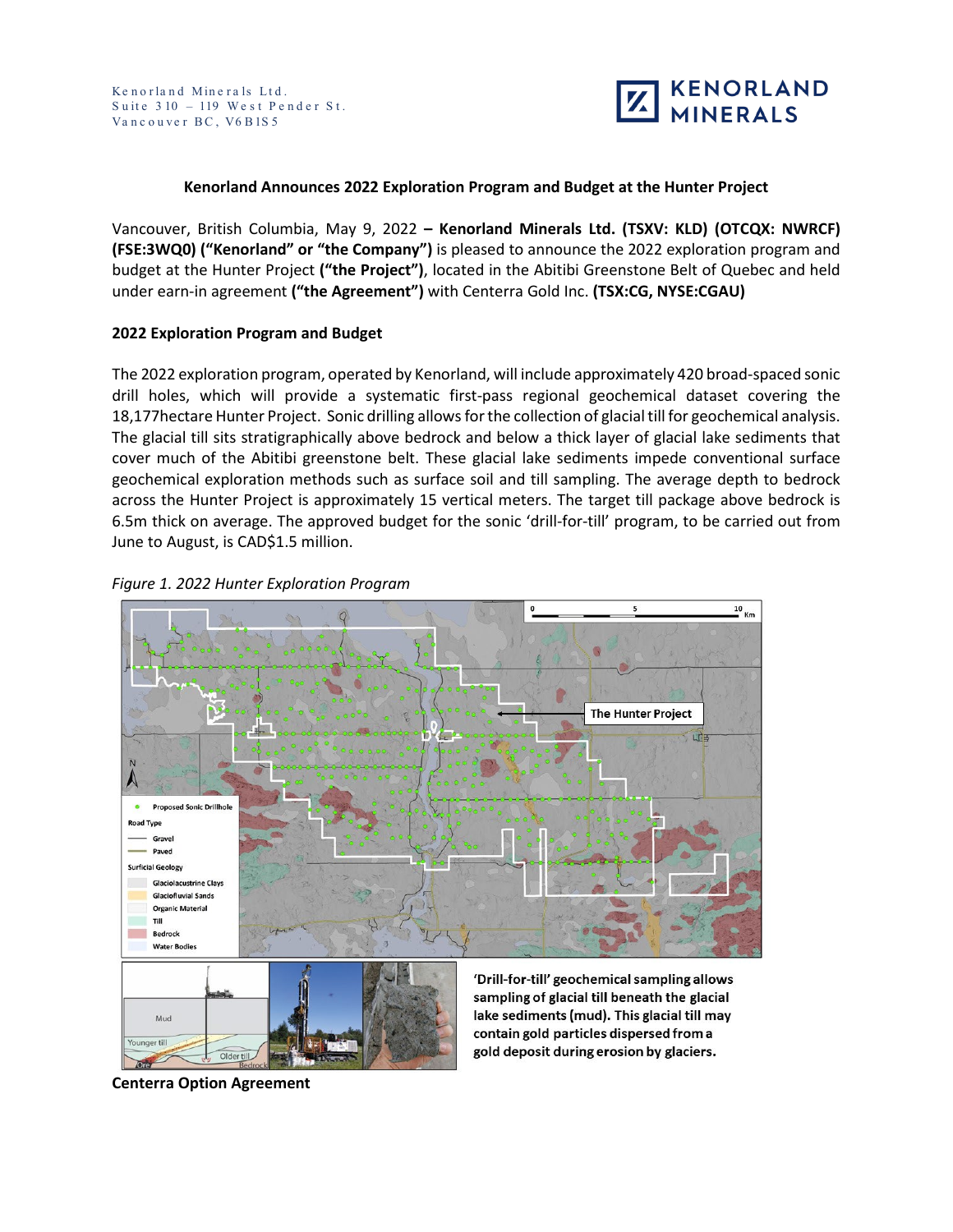Under the Option Agreement, Centerra can earn an initial 51% interest in the Project by incurring an aggregate of \$5,000,000 in mineral exploration expenditures on or before the fourth anniversary of the Option Agreement (the "**First Option**").

Centerra can earn an additional 19% interest in the Project, for an aggregate 70% interest held (the "**Second Option**"), by completing a technical report in respect of the Project that establishes a mineral resource of at least one million ounces of Au Eq prepared in accordance with the requirements of National Instrument 43-101 of the Canadian Securities Administrators on or before the fourth anniversary of the exercise of the Second Option, provided that Centerra must provide notice of its intent to exercise the Second Option within 90 days of the completion of the First Option.

Following the earning of a 70% interest, Centerra and Kenorland will form a joint venture in respect of the Project. In the event a joint venture participant's interest is diluted to below 10%, it will exchange its joint venture interest for a net smelter returns royalty of 2% on currently unencumbered claims and 1.5% on claims currently encumbered by an existing royalty.



*Figure 2. Hunter Project Location*

## **About the Hunter Project**

In 2019, the Company acquired the Hunter Project through map staking after completing a comprehensive compilation and review of historical exploration data covering the project area. The property covers 18,177 hectares of mineral tenure over a felsic volcanic complex within the southern Abitibi Greenstone Belt (AGB). These felsic-dominant volcanic complexes are highly prospective for syn-volcanic, Au-rich VMS type systems such as the world-class Horne and LaRonde deposits. The property is dominantly covered by glacial till and lake sediments, resulting in sparse bedrock exposure with very little systematic exploration completed to date due to the challenges of exploring through thick glacial sedimentary cover. In early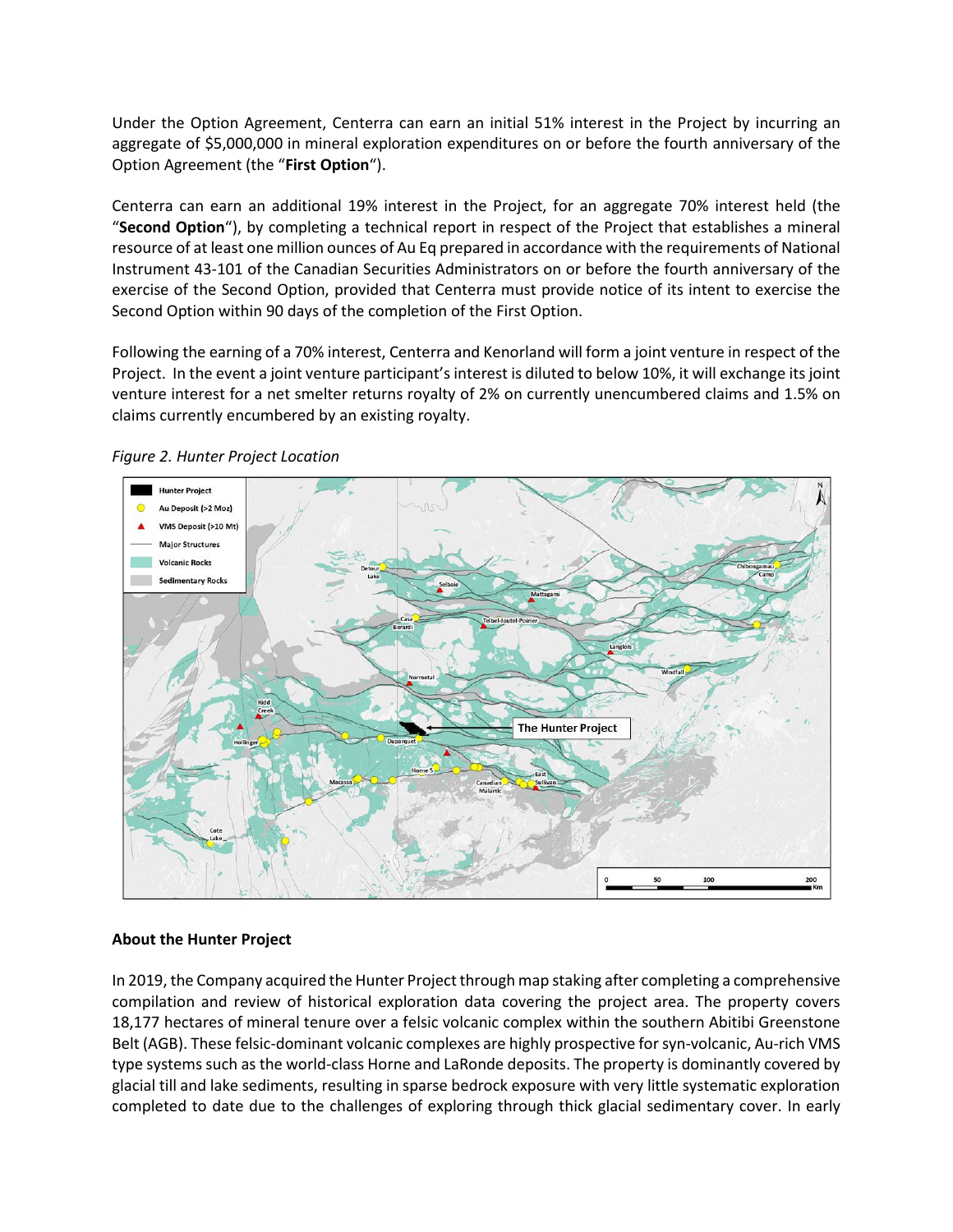2020 the company completed 5 sonic drill-for-till holes to confirm the presence of elevated gold anomalism in the glacial till cover identified from historical data compilation. In August 2021, the Company completed a property-wide airborne Versatile Time Domain Electromagnetic (VTEM) geophysical survey aimed to identify potential volcanogenic massive sulphide (VMS) targets for follow-up exploration. A total of 1,104 line-kilometers were flown at a spacing of 200m.

# **Qualified Person**

Mr. Jan Wozniewski, B. Sc., P. Geo., OGQ (#2239) is the "Qualified Person" under National Instrument 43- 101, has reviewed and approved the scientific and technical information in this press release.

## **About Kenorland Minerals**

Kenorland Minerals Ltd. (TSX.V KLD) is a mineral exploration Company incorporated under the laws of the Province of British Columbia and based in Vancouver, British Columbia, Canada. Kenorland's focus is early to advanced stage exploration in North America. The Company currently holds four projects in Quebec where work is being completed under joint venture and earn-in agreement from third parties. The Frotet Project is held under joint venture with Sumitomo Metal Mining Co., Ltd., the Chicobi Project is optioned to Sumitomo Metal Mining Co., Ltd., the Chebistuan Project is optioned to Newmont Corporation, and the Hunter Project is optioned to Centerra Gold Inc. In Ontario, the Company holds the South Uchi Project under an earn-in agreement with a wholly owned subsidiary of Barrick Gold Corporation. In Alaska, USA, the Company owns 100% of the advanced stage Tanacross porphyry Cu-Au-Mo project as well as a 70% interest in the Healy Project, held under joint venture with Newmont Corporation.

Further information can be found on the Company's website www.kenorlandminerals.com

| Kenorland Minerals Ltd.    | Kenorland Minerals Ltd.       |
|----------------------------|-------------------------------|
| <b>Zach Flood</b>          | <b>Francis MacDonald</b>      |
| CEO. Director              | President                     |
| Tel: +1 604 363 1779       | Tel: +1 778 322 8705          |
| zach@kenorlandminerals.com | francis@kenorlandminerals.com |

## **Cautionary Statement Regarding Forward Looking Statements**

*This news release contains forward-looking statements and forward-looking information (together, "forward-looking statements") within the meaning of applicable securities laws. All statements, other than statements of historical facts, are forward-looking statements. Generally, forward-looking statements can be identified by the use of terminology such as "plans", "expects', "estimates", "intends", "anticipates", "believes" or variations of such words, or statements that certain actions, events or results "may", "could", "would", "might", "will be taken", "occur" or "be achieved". Forward looking statements involve risks, uncertainties and other factors disclosed under the heading "Risk Factors" and elsewhere in the Company's filings with Canadian securities regulators, that could cause actual results, performance, prospects and opportunities to differ materially from those expressed or implied by such forward-looking statements. Although the Company believes that the assumptions and factors used in preparing these forward-looking statements are reasonable based upon the information currently available to management as of the date hereof, actual results and developments may differ materially from those contemplated by these statements. Readers are therefore cautioned not to place undue reliance on these statements, which only*